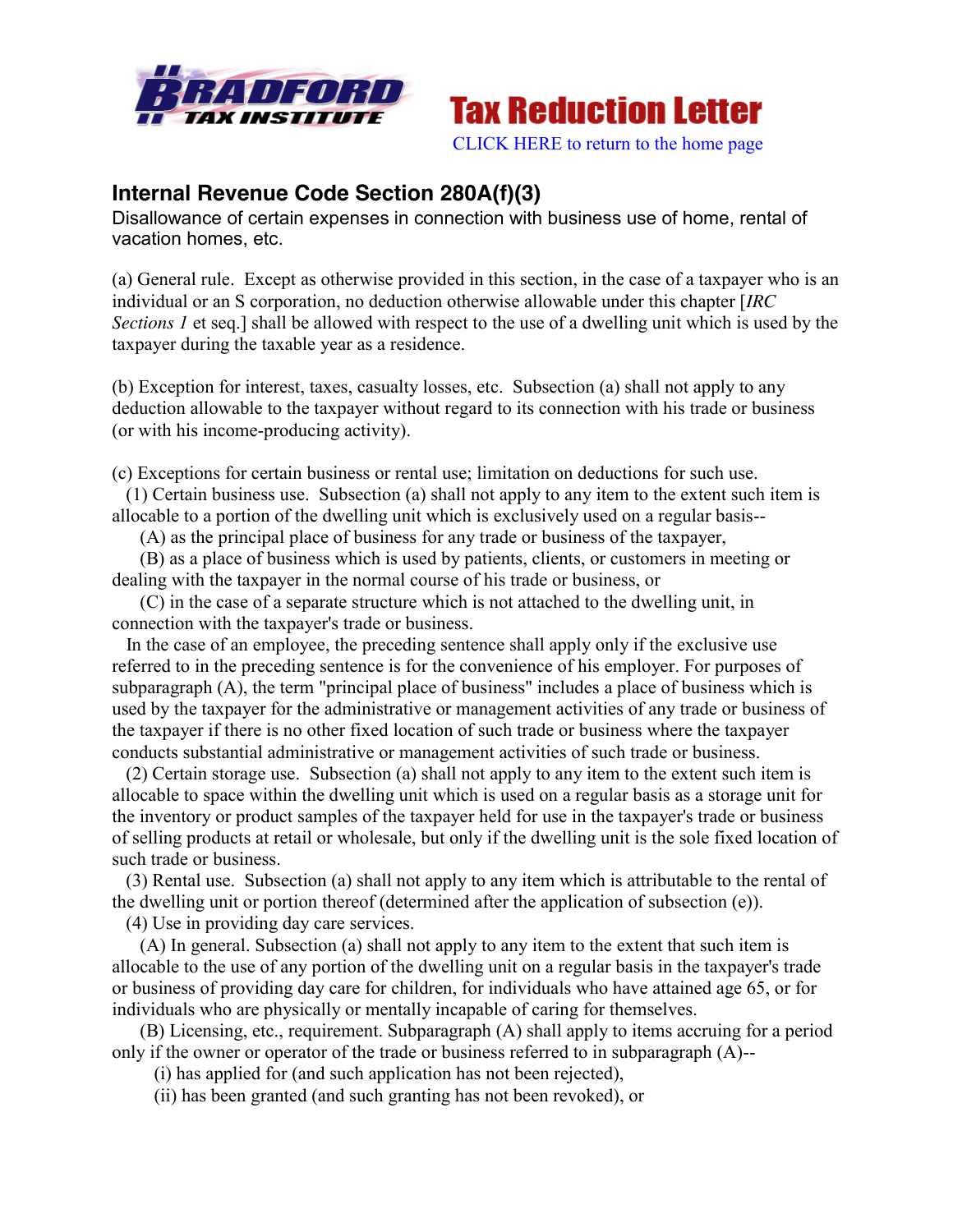(iii) is exempt from having,

 a license, certification, registration, or approval as a day care center or as a family or group day care home under the provisions of any applicable State law. This subparagraph shall apply only to items accruing in periods beginning on or after the first day of the first month which begins more than 90 days after the date of the enactment of the Tax Reduction and Simplification Act of 1977 [enacted May 23, 1977].

 (C) Allocation formula. If a portion of the taxpayer's dwelling unit used for the purposes described in subparagraph (A) is not used exclusively for those purposes, the amount of the expenses attributable to that portion shall not exceed an amount which bears the same ratio to the total amount of the items allocable to such portion as the number of hours the portion is used for such purposes bears to the number of hours the portion is available for use.

 (5) Limitation on deductions. In the case of a use described in paragraph (1), (2), or (4), and in the case of a use described in paragraph (3) where the dwelling unit is used by the taxpayer during the taxable year as a residence, the deductions allowed under this chapter [*IRC Sections 1* et seq.] for the taxable year by reason of being attributed to such use shall not exceed the excess of--

(A) the gross income derived from such use for the taxable year, over

(B) the sum of--

 (i) the deductions allocable to such use which are allowable under this chapter [*IRC Sections 1* et seq.] for the taxable year whether or not such unit (or portion thereof) was so used, and

 (ii) the deductions allocable to the trade or business (or rental activity) in which such use occurs (but which are not allocable to such use) for such taxable year.

 Any amount not allowable as a deduction under this chapter [*IRC Sections 1* et seq.] by reason of the preceding sentence shall be taken into account as a deduction (allocable to such use) under this chapter [*IRC Sections 1* et seq.] for the succeeding taxable year. Any amount taken into account for any taxable year under the preceding sentence shall be subject to the limitation of the 1st sentence of this paragraph whether or not the dwelling unit is used as a residence during such taxable year.

 (6) Treatment of rental to employer. Paragraphs (1) and (3) shall not apply to any item which is attributable to the rental of the dwelling unit (or any portion thereof) by the taxpayer to his employer during any period in which the taxpayer uses the dwelling unit (or portion) in performing services as an employee of the employer.

(d) Use as residence.

 (1) In general. For purposes of this section, a taxpayer uses a dwelling unit during the taxable year as a residence if he uses such unit (or portion thereof) for personal purposes for a number of days which exceeds the greater of--

(A) 14 days, or

 (B) 10 percent of the number of days during such year for which such unit is rented at a fair rental.

 For purposes of subparagraph (B), a unit shall not be treated as rented at a fair rental for any day for which it is used for personal purposes.

 (2) Personal use of unit. For purposes of this section, the taxpayer shall be deemed to have used a dwelling unit for personal purposes for a day if, for any part of such day, the unit is used--

 (A) for personal purposes by the taxpayer or any other person who has an interest in such unit, or by any member of the family (as defined in section 267(c)(4) [*IRC Sec. 267(c)(4)*]) of the taxpayer or such other person;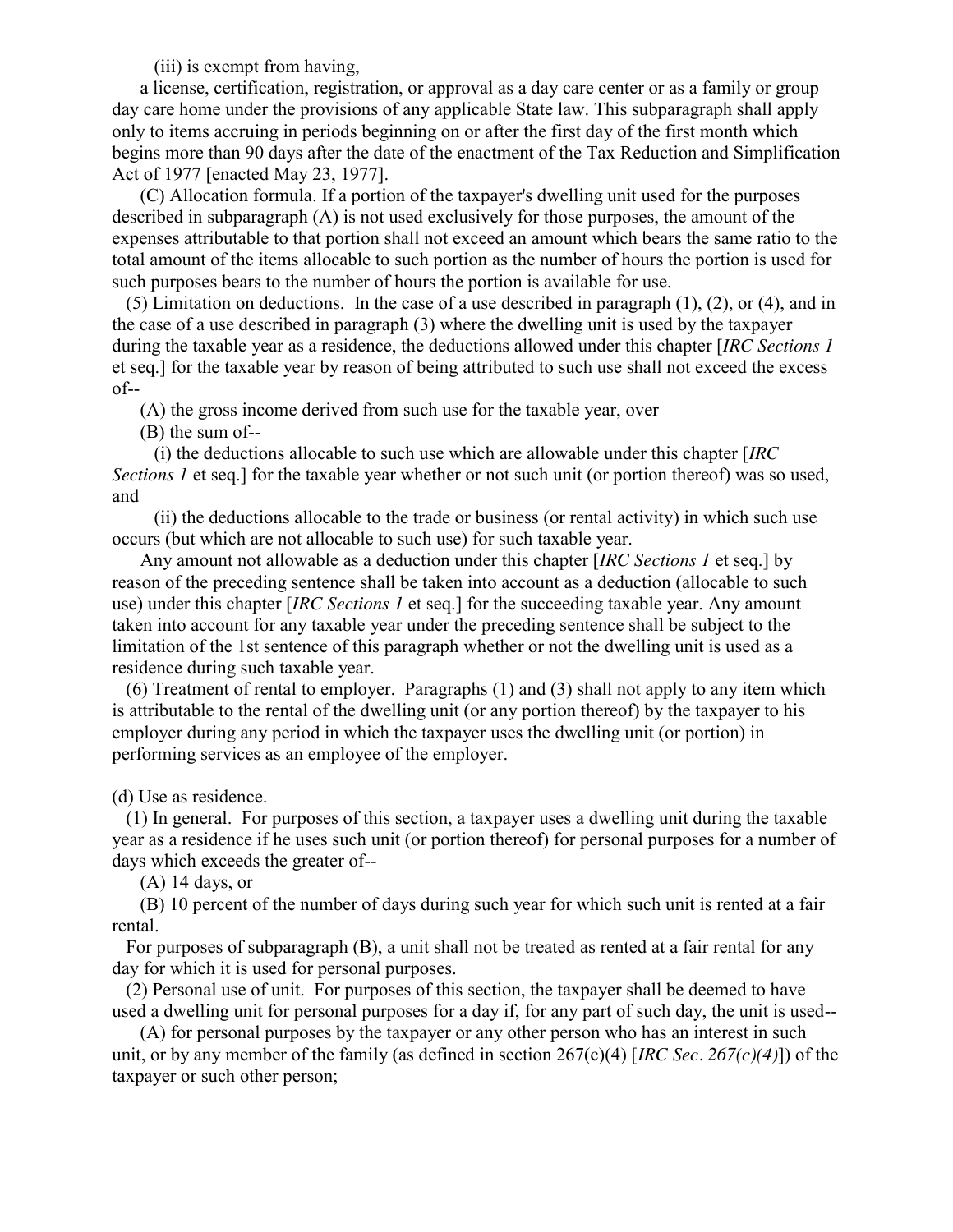(B) by any individual who uses the unit under an arrangement which enables the taxpayer to use some other dwelling unit (whether or not a rental is charged for the use of such other unit); or

 (C) by any individual (other than an employee with respect to whose use section 119 [*IRC Sec. 119*] applies), unless for such day the dwelling unit is rented for a rental which, under the facts and circumstances, is fair rental.

 The Secretary shall prescribe regulations with respect to the circumstances under which use of the unit for repairs and annual maintenance will not constitute personal use under this paragraph, except that if the taxpayer is engaged in repair and maintenance on a substantially full time basis for any day, such authority shall not allow the Secretary to treat a dwelling unit as being used for personal use by the taxpayer on such day merely because other individuals who are on the premises on such day are not so engaged.

(3) Rental to family member, etc., for use as principal residence.

 (A) In general. A taxpayer shall not be treated as using a dwelling unit for personal purposes by reason of a rental arrangement for any period if for such period such dwelling unit is rented, at a fair rental, to any person for use as such person's principal residence.

(B) Special rules for rental to person having interest in unit.

 (i) Rental must be pursuant to shared equity financing agreement. Subparagraph (A) shall apply to a rental to a person who has an interest in the dwelling unit only if such rental is pursuant to a shared equity financing agreement.

 (ii) Determination of fair rental. In the case of a rental pursuant to a shared equity financing agreement, fair rental shall be determined as of the time the agreement is entered into and by taking into account the occupant's qualified ownership interest.

 (C) Shared equity financing agreement. For purposes of this paragraph, the term "shared equity financing agreement" means an agreement under which--

(i) 2 or more persons acquire qualified ownership interests in a dwelling unit, and

(ii) the person (or persons) holding 1 or more of such interests--

(I) is entitled to occupy the dwelling unit for use as a principal residence, and

 (II) is required to pay rent to 1 or more other persons holding qualified ownership interests in the dwelling unit.

 (D) Qualified ownership interest. For purposes of this paragraph, the term "qualified ownership interest" means an undivided interest for more than 50 years in the entire dwelling unit and appurtenant land being acquired in the transaction to which the shared equity financing agreement relates.

(4) Rental of principal residence.

 (A) In general. For purposes of applying subsection (c)(5) to deductions allocable to a qualified rental period, a taxpayer shall not be considered to have used a dwelling unit for personal purposes for any day during the taxable year which occurs before or after a qualified rental period described in subparagraph (B)(i), or before a qualified rental period described in subparagraph (B)(ii), if with respect to such day such unit constitutes the principal residence (within the meaning of section 121) of the taxpayer.

 (B) Qualified rental period. For purposes of subparagraph (A), the term "qualified rental period" means a consecutive period of--

(i) 12 or more months which begins or ends in such taxable year, or

 (ii) less than 12 months which begins in such taxable year and at the end of which such dwelling unit is sold or exchanged, and

for which such unit is rented, or is held for rental, at a fair rental.

(e) Expenses attributable to rental.